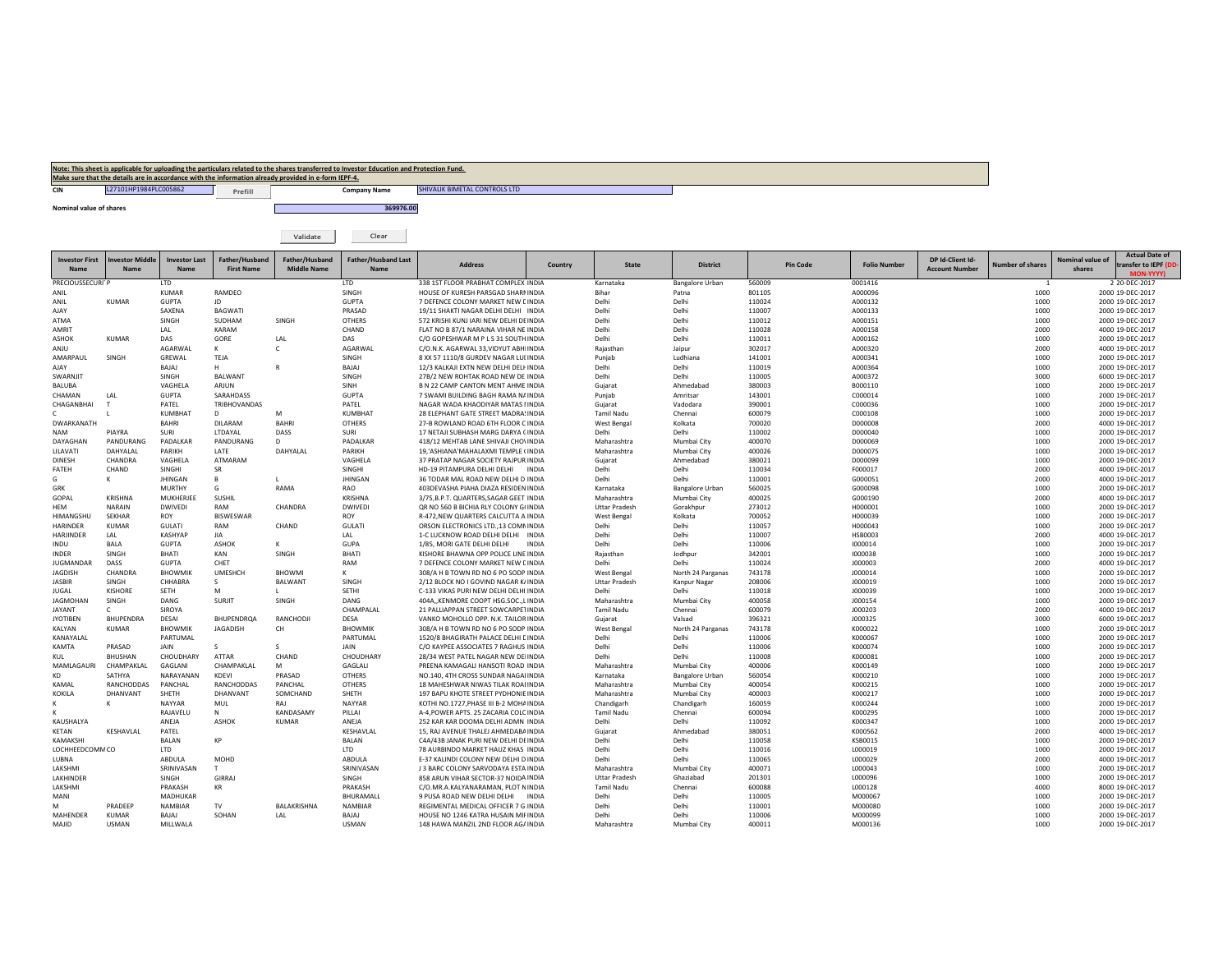| MADHURA          | PRAKASH         | KULKARN                | PRAKASH         |                | DATTATRAYA        | A/3 SWAT GANGA, ANAND NAGAR (INDIA      | Maharashtra          | Mumbai City            | 400062 | M000137        | 1000 | 2000 19-DEC-2017  |
|------------------|-----------------|------------------------|-----------------|----------------|-------------------|-----------------------------------------|----------------------|------------------------|--------|----------------|------|-------------------|
| MANJU            | MANOJ           | SHAH                   | MANOJ           | PUKHRAJ        | SHAH              | 4 B DHAWAR FLATS SHAHPUR BHAI INDIA     | Guiarat              | Ahmedabad              | 380001 | M000184        | 1000 | 2000 19-DEC-2017  |
| M                | ĸ               | SHAMALA                | M               | KRISHNAIAH     | SETTY             | 10 MANJU NATHA NILAYA OUTHOU! INDIA     | Karnataka            | <b>Bangalore Urban</b> | 560018 | M000224        | 2000 | 4000 19-DEC-2017  |
| MEHJABEEN        | ABDUL           | MOTI                   | ABDUL           | SATTAR         | MOTI              | 184 DMODMOWTE PARK ROAD GULINDIA        | Maharashtra          | Mumbai City            | 400050 | M000228        | 1000 | 2000 19-DEC-2017  |
| <b>MOHINDER</b>  |                 | KAUR                   | ATMA            | SINGH          | MANGAT            | 178 SECTOR 19-A CHANDIGARH UNI INDIA    | Chandigarh           | Chandigarh             | 160019 | M000253        | 1000 | 2000 19-DEC-2017  |
| MASTER           |                 | ADITYAN                | $\overline{A}$  |                | VISWESWARAN       | FLAT NO.7 2ND FLOOR 17 WARREN INDIA     | <b>Tamil Nadu</b>    | Chennai                | 600004 | M000357        | 1000 | 2000 19-DFC-2017  |
| <b>MRIDULA</b>   |                 | SINGHA                 | DAILP           |                | <b>SINGHA</b>     | C/O MR.DALIP SINGHA, WELCOMGR(INDIA     | Karnataka            | Dakshina Kannada       | 576119 | M000518        | 1000 | 2000 19-DEC-2017  |
| NEELAM           | RANI            | ASIJA                  | MAHESH          |                | <b>KUMAR</b>      | B-7 100/2 SAFDARJANG ENCLAVE NEINDIA    | Delhi                | Delhi                  | 110029 | N000044        | 1000 | 2000 19-DEC-2017  |
|                  | n.              | PURUSHOTAM             | - N             | DAMODHARAM     | PILLAI            | C/O. RAJENDRA INVESTMENT 146 MINDIA     | <b>Tamil Nadu</b>    | Chennai                | 600079 | N000226        | 1000 | 2000 19-DEC-2017  |
| NARASIMHA        | <b>MOORTHY</b>  | NYSHADHAM              |                 |                | <b>MOORTHY</b>    |                                         | Maharashtra          |                        | 400023 | N000230        | 1000 | 2000 19-DEC-201   |
| <b>NARINDER</b>  | KUMAR           |                        |                 |                |                   | ZOROASTRIAN BUILDING, GROUND FINDIA     | Delhi                | Mumbai City            |        |                |      |                   |
|                  |                 | MEHANDRU               | TARA            |                | CHAND             | SH.A.D. RAJPAL G-1A,, MUKHRAK GA INDIA  |                      | Delhi                  | 110018 | N000234        | 3000 | 6000 19-DEC-2017  |
| NIKHII           | <b>KUMR</b>     | SIDHANTA               | NIRMAL          | KR             | SIDHANTA          | 11 OLD BALLY GUNJ 2ND LANE CALC INDIA   | West Bengal          | Kolkata                | 700019 | N000240        | 3000 | 6000 19-DEC-2017  |
| NARANVBHAI       |                 | PATEL                  | VISHABHAI       |                | PATEL             | C/O.SOMABHAI PATEL & ASS. 18,SH INDIA   | Guiarat              | Mahesana               | 384001 | N000395        | 1000 | 2000 19-DEC-2017  |
| OM               | PARKASH         | <b>KUMAR</b>           | <b>GOBIND</b>   | RAM            | KUMAR             | C-3 WEST PATEL NAGAR NEW DELHI INDIA    | Delhi                | Delhi                  | 110008 | 0000014        | 1000 | 2000 19-DEC-2017  |
|                  |                 | <b>JOSEPH</b>          | PO              | <b>JOSEPH</b>  | <b>OTHERS</b>     | PALATHINKAL HOUSE P.O. KATTOORINDIA     | Kerala               | Thrissur               | 680702 | P000062        | 1000 | 2000 19-DEC-2017  |
| PRAMOD           |                 | MEHRA                  | VED             | PRAKASH        | MEHRA             | AIR OFFICER COMMANDING 16 WININDIA      | Delhi                | Delhi                  | 110001 | P000075        | 1000 | 2000 19-DEC-2017  |
| PESSUMAL         |                 | ADVANI                 |                 |                | <b>NAZIKADAS</b>  | 42/1 B SHIVAJI NAGAR 3/5 NARVIR TINDIA  | Maharashtra          | Pune                   | 411005 | P000195        | 1000 | 2000 19-DEC-2017  |
| PUNEESH          |                 | <b>KAPOOR</b>          | A               | $\mathbf{I}$   | KAPOOR            | BLOCK 72, H.NO.1C, HAVLOCK SQUAINDIA    | Delhi                | Delhi                  | 110001 | P000350        | 1000 | 2000 19-DEC-2017  |
|                  | KAVERI          | ESWARAN                | <b>NP</b>       |                | ESWARAN           | 16.BALAMURUGAN FLATS, AMMAN INDIA       | <b>Tamil Nadu</b>    | Chennai                | 600026 | P000463        | 2000 | 4000 19-DEC-2017  |
| PARSHART         | INVESTMENT      | LTD                    |                 |                | LTD               | 425ARUN CHAMBER TARDEO BOMBINDIA        | Maharashtra          | Mumbai City            | 400034 | P000528        | 2000 | 4000 19-DEC-2017  |
| PARVEEN          |                 | SINGH                  | CHATAR          |                | SINGH             | T-25/8, DLF QUTAB ENCLAVE COMP INDIA    | Harvana              | Gurgaon                | 122001 | P000532        | 2000 | 4000 19-DEC-2017  |
| RAZIA            |                 | <b>BEGUM</b>           | S.              | M              | <b>ISMAIL</b>     | GG 1/29 A DDA MIG FLATS VIKASPU INDIA   | Delhi                | Delhi                  | 110018 | R000017        | 1000 | 2000 19-DEC-2017  |
| RAM              | PRAKASH         | <b>BHATIA</b>          | DAULAT          | RAM            | <b>BHATIA</b>     | F-64 SECTOR VIII NOIDA UTTAR PRA INDIA  | <b>Uttar Pradesh</b> | Ghaziabac              | 201301 | R000029        | 1000 | 2000 19-DEC-2017  |
| RAM              | KUMAR           | <b>DIKSHIT</b>         |                 |                | <b>DIKSHIT</b>    | HEAD CLERK GOVT LEATHER INSTITUINDIA    | <b>Uttar Pradesh</b> | Aera                   | 282006 | <b>ROOO069</b> | 1000 | 2000 19-DEC-2017  |
| RATTAN           | SINGH           | MATHARU                | LAL             |                | SINGH             | HOUSE NO. 141 LAJPAT NAGAR JALAINDIA    | Puniab               | Jalandhar              | 144001 | R000080        | 1000 | 2000 19-DEC-2017  |
| <b>RAIINDER</b>  |                 | SAINI                  | ANAND           |                | SAINI             | C/O JOGINDER SINGH SAINI 12A/16 INDIA   | Delhi                | Delhi                  | 110005 | R000118        | 1000 | 2000 19-DFC-2017  |
| RAM              |                 | <b>KRISHAN</b>         | CHELA           |                | RAM               | C-7/207 LAWRENCE ROAD DELHI DE INDIA    | Delhi                | Delhi                  | 110035 | R000183        | 1000 | 2000 19-DEC-2017  |
| RAJESH           | AMRATLAL        | GODA                   | AMRATLAL        | MANILAL        | GODA              | C/O SUPER LIGHTWEL INDUSTRIES 5 INDIA   | Maharashtra          | Mumbai City            | 400009 | R000260        | 1000 | 2000 19-DEC-2017  |
| RANGANATHAN      | PARAMESWARA     | <b>IYER</b>            | KRISHNA         | PARAMESWARA    | IY                | 20/5 MARGOZA ROAD MALLESWAR INDIA       | Karnataka            | <b>Bangalore Urban</b> | 560003 | R000319        | 1000 | 2000 19-DEC-2017  |
| RAJESH           | <b>KUMAR</b>    | PADIA                  | RASIKLAL        | KALYANJI       | PADIA             | BAXIS SINGH CHAWL HANUMAN NA INDIA      | Maharashtra          |                        | 400097 | R000327        | 1000 | 2000 19-DEC-201   |
| RAM              |                 | RANA                   |                 |                | RANA              |                                         |                      | Mumbai City            |        |                |      |                   |
|                  | PAL             |                        | RAGHUNATH       |                |                   | H N 3753 KALON KA MOHALA K G B INDIA    | Rajasthan            | Jaipur                 | 302003 | R000418        | 1000 | 2000 19-DEC-2017  |
| RAJIV            |                 | SHARMA                 | KANTI           |                | NANDAN            | SONA STORES G T ROAD NEAR CLOCINDIA     | Punjab               | Ludhiana               | 141008 | R000443        | 1000 | 2000 19-DEC-2017  |
| RVELAY           | <b>UDHAN</b>    | PILLAI                 | N               | RAMAN          | PILLAI            | 1/9 L I C STAFF QUARTERS K K NAGAINDIA  | <b>Tamil Nadu</b>    | Chennai                | 600078 | R000474        | 1000 | 2000 19-DEC-2017  |
| RANA             | <b>ADHIRAI</b>  | SINGH                  | <b>GURBAX</b>   |                | SINGH             | H NO 663 SECTOR 22 FARIDARAD HAINDIA    | Harvana              | Faridabac              | 121005 | R000495        | 1000 | 2000 19-DEC-2017  |
| RANBIR           |                 | SINGH                  | <b>NANAK</b>    |                | CHAND             | H.NO. 3010 SECTOR 29-D CHANDIG/INDIA    | Chandigarh           | Chandigarh             | 160020 | R000507        | 1000 | 2000 19-DEC-2017  |
| RAJIV            | <b>KUMAR</b>    | <b>ROHATGI</b>         | NAWAL           | <b>KISHORE</b> | ROHATGI           | 1277, VAKIL PURA NEAR DARIBA DEIINDIA   | Delh                 | Delhi                  | 110006 | R000530        | 1500 | 3000 20-DEC-2017  |
| RAJESH           | <b>KUMAR</b>    | AGARWAL                | RAJ             | <b>KUMAR</b>   | AGARWAL           | C/O.AGARWAL TRADING CO. A.T. RCINDIA    | Assam                | Tinsukia               | 786151 | R000618        | 2000 | 4000 19-DEC-201   |
| RASHID           | ALI             | SHEIKH                 | <b>BASIT</b>    | ALI            | SHFIKH            | A-64, LOK VIHAR PITAM PURA DELHI INDIA  | Delhi                | Delhi                  | 110034 | R000704        | 2000 | 4000 19-DEC-2017  |
| RAJEEV           |                 | OBEROI                 | IK              |                | OBEROI            | 2. MANGAL PANDEY ROAD SADAR B INDIA     | <b>Uttar Pradesh</b> | Lucknow                | 226001 | R000724        | 2000 | 4000 19-DEC-2017  |
| RFNUKA           |                 | MOHAN                  | $\vee$          | <b>MURLI</b>   | MOHAN             | C/O. WELLMAKE ENGG. CO B-104, NINDIA    | Delhi                | Delhi                  | 110064 | <b>RSB0005</b> | 2000 | 4000 19-DEC-2017  |
| SATISH           |                 | ARORA                  | <b>TEK</b>      |                | CHAND             | C/O SH J D KATARIA E G 958 A MOH INDIA  | Punjab               | Jalandhai              | 144000 | S000124        | 1000 | 2000 19-DEC-2017  |
| SANDEEP          |                 | DHAWAN                 | ATTAM           | PARKASH        | DHAWAN            | 103 GUPTA COLONY KAPURTHALA RINDIA      | Punjab               | Jalandhai              | 144002 | S000126        | 1000 | 2000 19-DEC-2017  |
| SAVITRI          |                 | BHARWANI               |                 |                | KANAYALAL         | 1520/8 BHAGIRATH PALACE DELHI DINDIA    | Delhi                | Delhi                  | 110006 | S000173        | 1000 | 2000 19-DEC-2017  |
| SULOCHNA         |                 | <b>RORA</b>            | <b>MOHAN</b>    | LAL            | <b>RORA</b>       | HOUSE NO 21 OLD SEWA NAGAR M/INDIA      | Delhi                | Delhi                  | 110003 | S000198        | 1000 | 2000 19-DEC-2017  |
| SHANTI           |                 | BAHL                   | M               | -S             | BAHL              | 61 MANDAKINI GREATER KAILASH IVINDIA    | Delhi                | Delhi                  | 110019 | S000267        | 1000 | 2000 19-DEC-2017  |
| SUDERSHAN        |                 | ANAND                  | s.              |                | ANAND             | E 1/2 MODEL TOWN II DELHI DELHI INDIA   | Delhi                | Delhi                  | 110009 | S000291        | 1000 | 2000 19-DEC-2017  |
| SUSHIL           |                 | TANEJA                 |                 |                | <b>TANEJA</b>     | 38 BANK ENCLAVE INDRAPRASTHA EINDIA     | Delhi                | Delhi                  | 110092 | S000294        | 1000 | 2000 19-DEC-2017  |
| SAROJRAJESH      | KUMAR           | PATEL                  | RAJESH          | KUMAR          | PATEL             | NAGAR WADA KHODIYAR MATAS NI INDIA      | Gujarat              | Vadodara               | 390001 | S000402        | 1000 | 2000 19-DEC-2017  |
| SHARDA           |                 | KHANNA                 | GIRDHAR         |                | KHANNA            | C/O.RAVINDER WADHAWAN S-163,(INDIA      | Delhi                | Delhi                  | 110048 | S000457        | 1000 | 2000 19-DEC-2017  |
| SURESH           |                 | DESAI                  | DOLATRAY        |                | RUGNATH           | TOWER CHOWK JASDAN GUJARAT INDIA        | Gujarat              | Rajkot                 | 360050 | S000500        | 1000 | 2000 19-DEC-2017  |
| SHANKARLAL       |                 | PATEL                  |                 |                | JAGJIVANDAS       | 201, PRABHUTA AWAS, SARELWADI NINDIA    | Gujarat              | Surat                  | 395001 | S000501        | 1000 | 2000 19-DEC-2017  |
| SUDERSHAN        | <b>KUMAR</b>    | BERA                   | MULKRAJ         |                | BERA              | QR. NO. 1029 SECTOR 28-B CHANDI(INDIA   | Chandigarh           | Chandigarh             | 160000 | S000595        | 3000 | 6000 19-DEC-2017  |
| SIMRAT           | <b>KAUR</b>     | <b>SEKHON</b>          | p               | $\leq$         | <b>SEKHON</b>     | FLAT NO.701, POCKET 'C', PADMAVA' INDIA | Maharashtra          | Mumbai City            | 400058 | \$000600       | 1000 | 2000 19-DEC-2017  |
| SARBIIT          | SINGH           | SODHI                  | SSANT           | SINGH          | SODHI             |                                         |                      |                        |        | S000602        | 2000 |                   |
|                  |                 |                        |                 |                |                   | 1049-A, SECTOR 20-B CHANDIGARH INDIA    | Chandigarh           | Chandigarh             | 160020 |                |      | 4000 19-DEC-2017  |
| SURESH           | <b>KUMAR</b>    | LAKHOTIA               | <b>MOHAN</b>    | LAL            | LAKHOTIA          | 6 3 927/B RAJ BHAVAN ROAD SOMAINDIA     | Telangana            | Hyderabad              | 500482 | S000640        | 1000 | 2000 19-DEC-201   |
| SUBHASH          |                 | CHHABRA                | PRITAM          | SINGH          | CHHABRA           | H NO 546 ST 9 NR D N MODEL SCHO INDIA   | Punjab               | Moga                   | 142001 | S000783        | 1000 | 2000 19-DEC-2017  |
| SHANTI           |                 | DEVI                   | PRAKASH         | CHAND          | M                 | 1/2 AGGARWAL BHAWAN NICHALSCINDIA       | Delhi                | Delhi                  | 110006 | S000857        | 1000 | 2000 19-DEC-2017  |
|                  | SREENIVAS       | KASHYAP                |                 |                | KASHYAP           | NAIMISHARANYA 32D, SHASTRI NACINDIA     | Rajasthan            | Jodhpur                | 342001 | S000934        | 1000 | 2000 19-DEC-2017  |
| SATISH           | <b>KUMAR</b>    | GOEL                   | <b>JAI</b>      | PARKASH        | GOFI              | C/O. GOEL ENGG WORKS OPP EXHIBINDIA     | <b>Uttar Pradesh</b> | Muzaffarnagar          | 251002 | S000958        | 2000 | 4000 19-DEC-2017  |
| SUNIL            | <b>IOTSINGH</b> | <b>JHANGHIANI</b>      | <b>JOTSINGH</b> |                | <b>OTHERS</b>     | 21. MANEKARAD 5. SETAI WADI LANEINDIA   | Maharashtra          | Mumbai City            | 400036 | S001046        | 7000 | 14000 19-DEC-2017 |
| SAHARAINDIAMU CO |                 | <b>ITD</b>             |                 |                | <b>ITD</b>        | INVESTMENT SECTION, 7TH FLOOR AINDIA    | Delhi                | Delhi                  | 110001 | S001140        | 1000 | 2000 19-DEC-2017  |
| SAROJBEN         |                 | <b>NDAVE</b>           | NARMADAS        |                | SHANK             | PLOT NO.478/2, SECTOR 28 BANSKAIINDIA   | Gujarat              | Mahesana               | 385028 | S001189        | 1000 | 2000 19-DEC-2017  |
| NEELU            |                 | MEHTA                  | D.              |                | MEHTA             | FALCON TYRES LTD 15-1-407/B 1ST FINDIA  | Telangana            | Hyderabac              | 500012 | SB00063        | 1000 | 2000 19-DEC-2017  |
| PATRICIA         |                 | DSOUZA                 | <b>ANTHONY</b>  | <b>DSOUZA</b>  | <b>OTHERS</b>     | 25, POLICE COURT LANE, 4TH FLOOR, INDIA | Maharashtra          | Mumbai City            | 400001 | SB00066        | 1000 | 2000 19-DEC-2017  |
|                  | GHANI           | HAIDER                 | DRSGHOLAM       |                | HAID              | FLAT NO #303, INDRALOK APARTMEINDIA     | <b>Bihar</b>         | Patna                  | 800006 | SB00086        | 3000 | 6000 19-DEC-2017  |
| KANNAN           |                 | VEERAIAH               | CHINNA          |                | VEERAIAH          | B-15/24 T N H B BAGALUR ROAD HOINDIA    | <b>Tamil Nadu</b>    | Krishnagiri            | 635109 | SB00277        | 1000 | 2000 19-DEC-2017  |
| ĸг               |                 | <b>JAIN</b>            | LC              |                | <b>JAIN</b>       | NO.5, SAJJANSAH MARKET CHICKPETINDIA    | Karnataka            | Bangalore Urban        | 560053 | SB00512        | 2000 | 4000 19-DEC-2017  |
| <b>KANTABEN</b>  | <b>BABULAL</b>  | PATEL                  |                 |                | BABULAL           | 11, NANDIGRAM SOC. NR.SANGHVI INDIA     | Gujarat              | Ahmedabad              | 380013 | SB00687        | 1000 | 2000 19-DEC-2017  |
| SANDEEP          |                 | BAHL                   | MK              |                | BAHL              | 104/55A, SIDDHARTH CHAMBERS ALINDIA     | Delhi                | Delhi                  | 110016 | SB00729        | 1000 | 2000 19-DEC-2017  |
| TIRASKAR         |                 | <b>KAKKAR</b>          | AMRIK           |                | LAL               | B2/221 YAMUNA VIHAR DELHI DELHINDIA     | Delhi                | Delhi                  | 110053 | SB00807        | 2000 | 4000 19-DEC-2017  |
|                  |                 | <b>IAKSHMINARAYANA</b> |                 |                | <b>KRISHNAPPA</b> | 36, MALLIKARJUNAPPA LANE K R SH INDIA   | Karnataka            | <b>Bangalore Urban</b> | 560002 | <b>SB00899</b> | 1000 | 2000 19-DEC-2017  |
| TARSEM           |                 | <b>KUMAR</b>           | AMAR            |                | <b>NATH</b>       | C/O B11/674 PHARWAHI PHARWAH INDIA      | Puniab               | Sangrur                | 148101 | T000053        | 1000 | 2000 19-DEC-2017  |
|                  |                 |                        |                 |                |                   |                                         |                      |                        |        |                |      |                   |